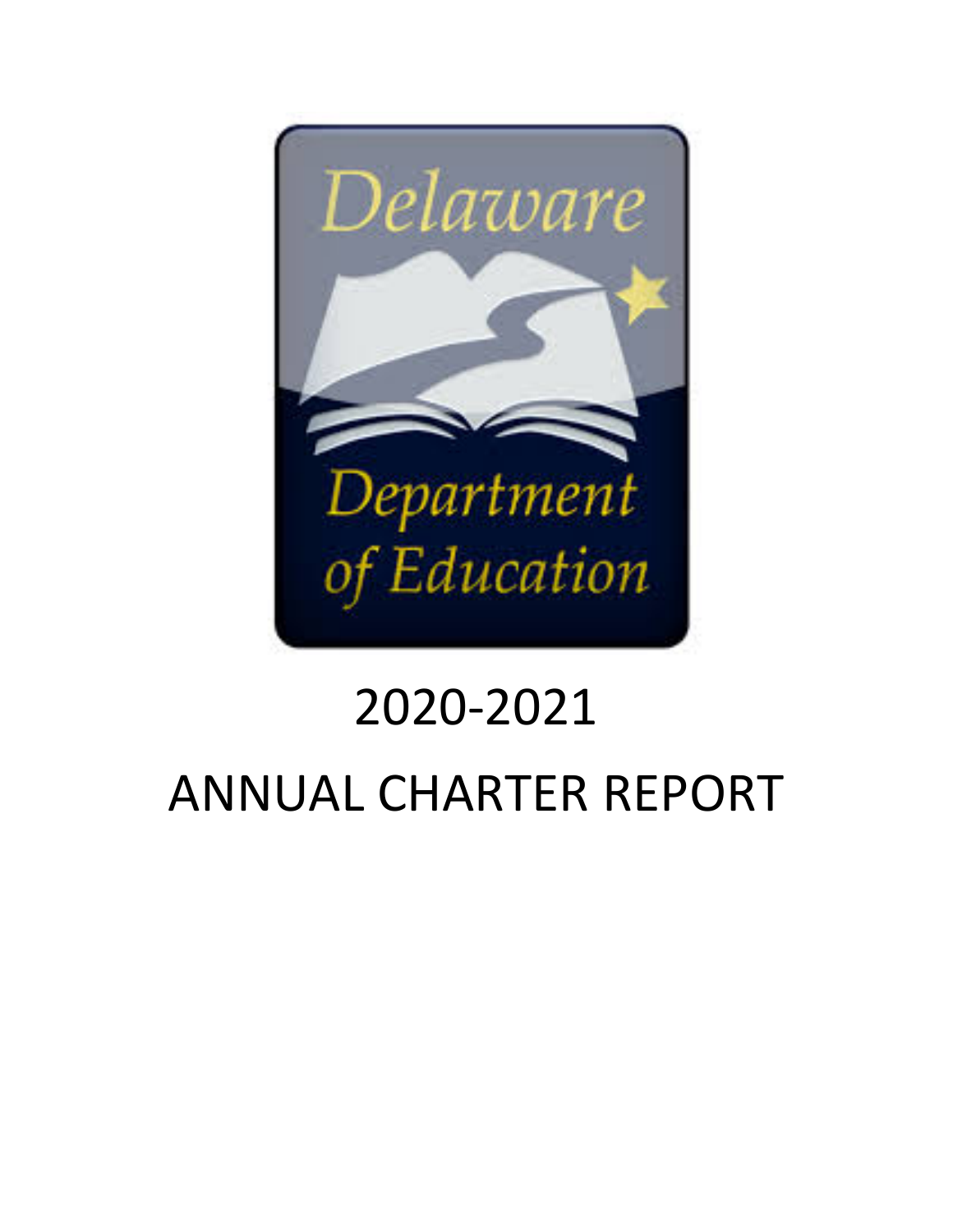# **Report Overview**

As required by 14 Del. C. § 514, the Delaware Department of Education (DDOE) prepares an annual report for the Governor, General Assembly, and State Board of Education on the success or failure of charter schools and proposes changes necessary to improve or change the charter school program. As required, this report contains:

- a comparison of the per student expenditures of charter schools, considering all funding sources;
- recommendations relating to Delaware education laws, in light of the content of the annual reports submitted pursuant to 14 Del. C. § 513; and,
- the assessment of specific opportunities and barriers relating to the implementation of charter schools' innovations in the broader Delaware public education school system.

14 DE Admin. Code 275 further defines the requirements of this report to include an analysis of all charter schools in relationship to the Performance Framework.

# **General Charter School Information**

Charter schools are public schools that are designed and operated by educators, parents, community leaders, educational entrepreneurs and others. They are sponsored by local or state education agencies, who monitor their quality and effectiveness and allow them to operate outside of the traditional system of public school districts.

During the 2020-2021 school year, there were twenty-three (23) charter schools in Delaware. Twenty-one (21) of those charter schools were authorized by DDOE with the assent of the State Board of Education, and two were authorized by the Red Clay Consolidated School District. The 2020-2021 charter schools are listed below, along with their authorized enrollment and the year they opened.

|                                        | <b>Authorized Enrollment</b> |                    |
|----------------------------------------|------------------------------|--------------------|
| <b>Authorized by DDOE</b>              | (September 2021)             | <b>Year Opened</b> |
| <b>Positive Outcomes</b>               | 120                          | September 1996     |
| East Side Charter School               | 426                          | September 1997     |
| <b>Campus Community Charter School</b> | 412                          | September 1998     |
| <b>Thomas Edison Charter School</b>    | 745                          | September 2000     |
| Sussex Academy                         | 1,046                        | September 2000     |
| Kuumba Academy                         | 700                          | September 2001     |
| <b>Newark Charter School</b>           | 2,442                        | September 2001     |
| <b>MOT Charter School</b>              | 1,420                        | September 2002     |
| Providence Creek Academy               | 669                          | September 2002     |
| Academy of Dover                       | 330                          | September 2003     |
| <b>Charter School of New Castle</b>    | 790                          | September 2006     |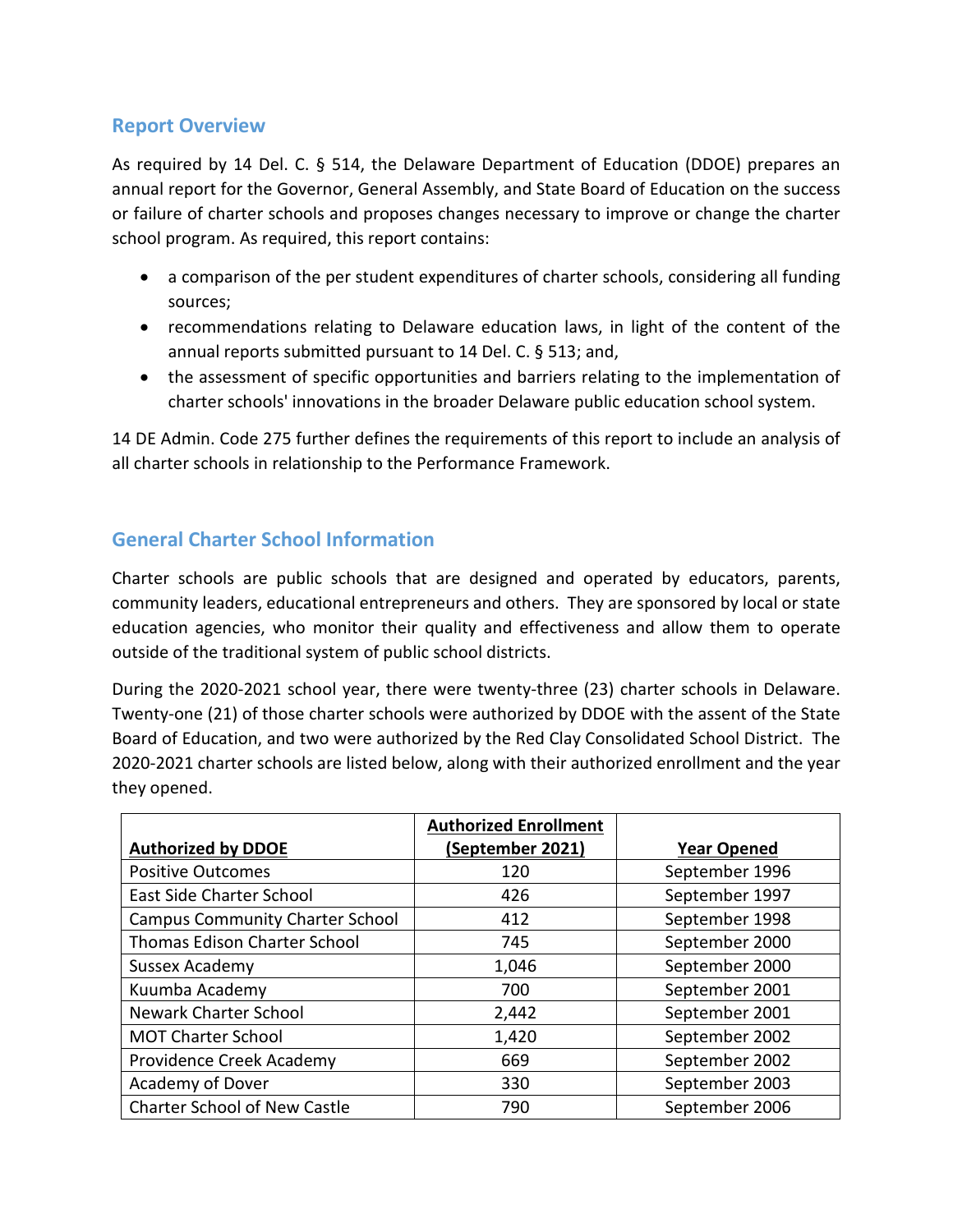| Las Americas ASPIRA Academy         | 1,047 | August 2011    |
|-------------------------------------|-------|----------------|
| Gateway Lab School                  | 216   | August 2011    |
| <b>Odyssey Charter School</b>       | 1,955 | August 2011    |
| Academia Antonio Alonso             | 604   | August 2014    |
| Early College High School           | 425   | August 2014    |
| First State Montessori              | 626   | August 2014    |
| First State Military Academy        | 475   | August 2015    |
| <b>Freire Charter School</b>        | 500   | August 2015    |
| <b>Great Oaks Charter School</b>    | 513   | August 2015    |
| Sussex Montessori School            | 260   | September 2020 |
|                                     |       |                |
| <b>Authorized by Red Clay</b>       |       |                |
| <b>Consolidated School District</b> |       |                |
| Charter School of Wilmington        | 970   | September 1996 |
| Delaware Military Academy           | 560   | September 2003 |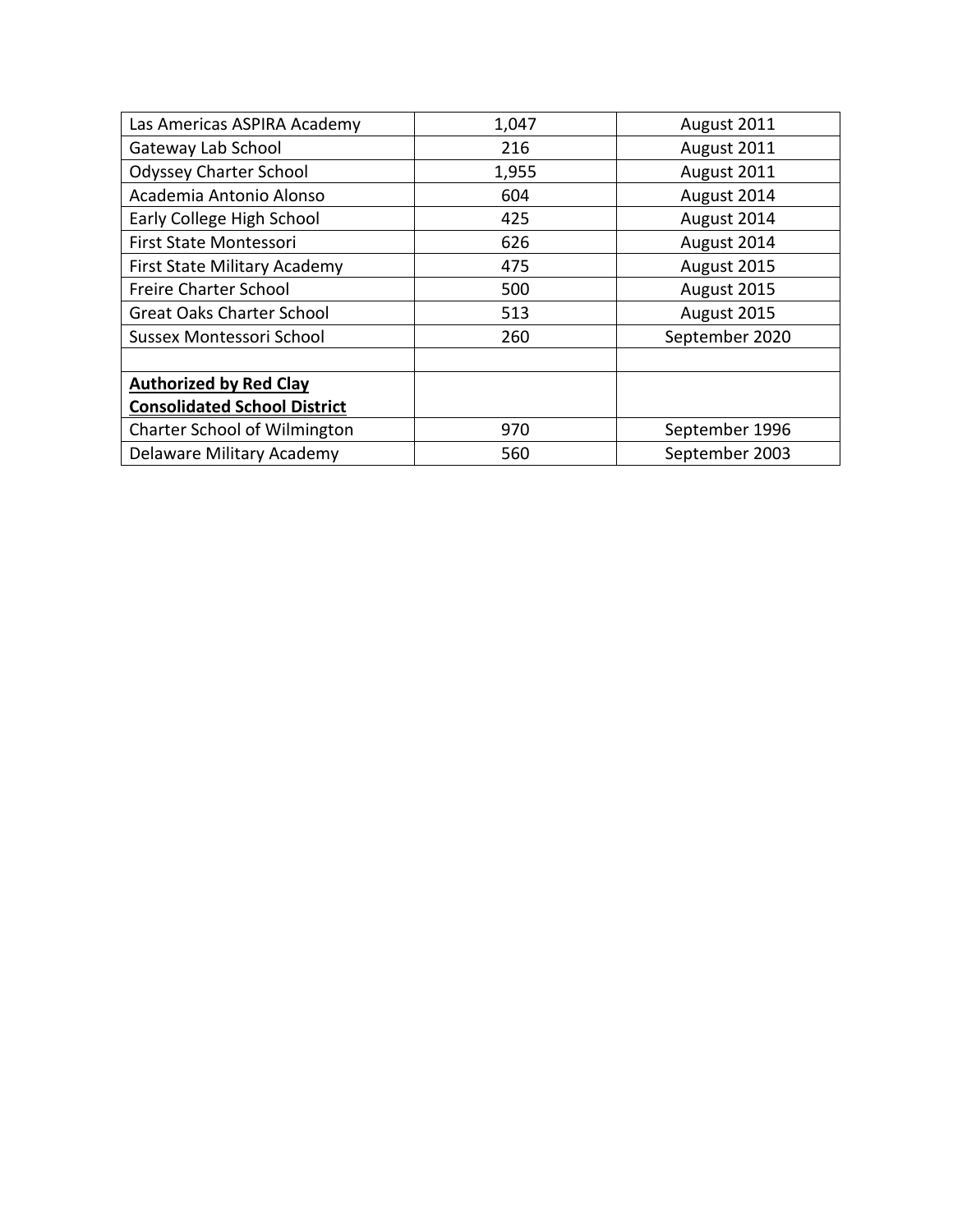# **Charter School Enrollment**



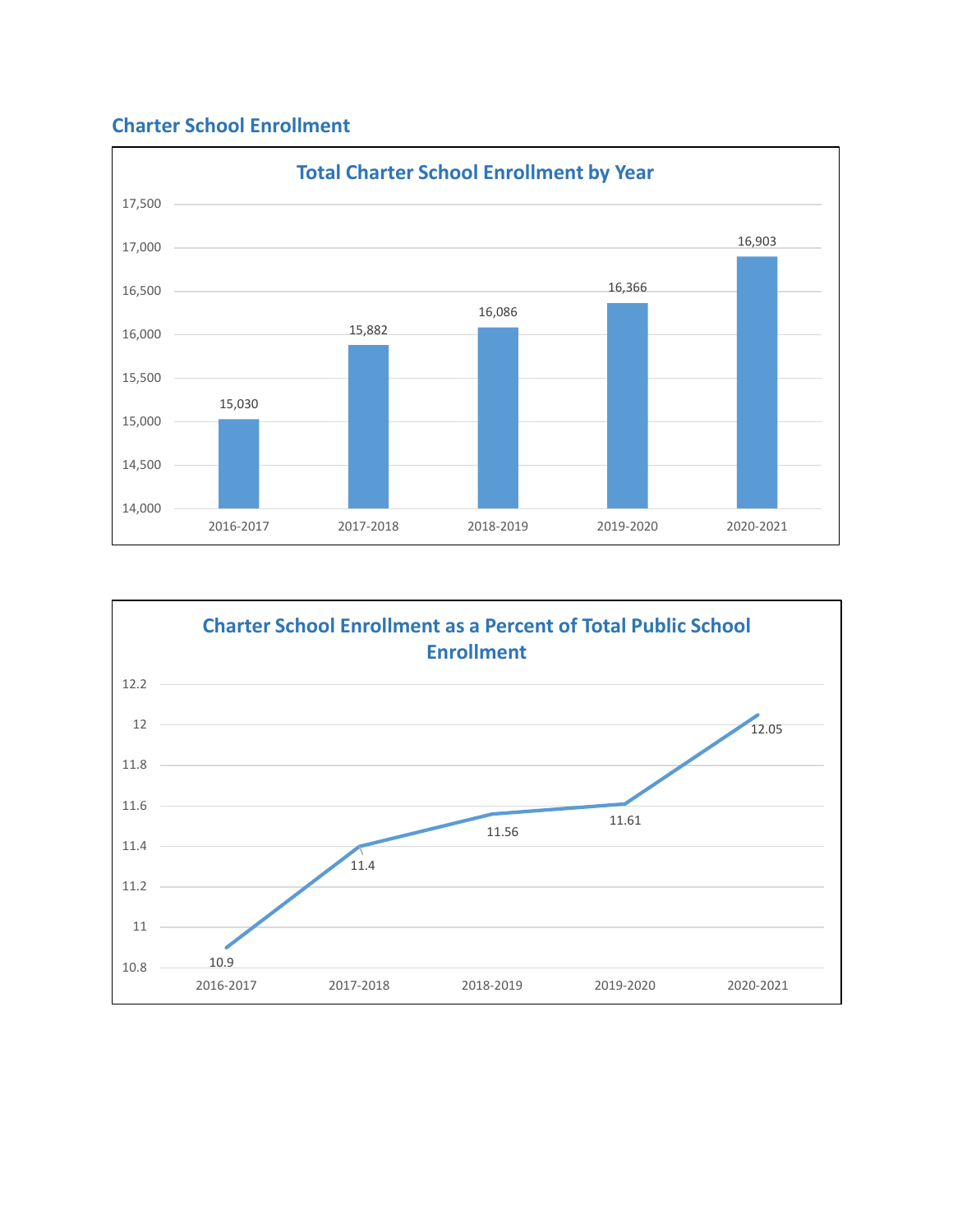# **Revenue and Expenditure Comparison**

Revenue and expenditure data for charter schools and districts can be found within the Financial Educational Statistics Reports available on the DDOE website (https://www.doe.k12.de.us/site/Default.aspx?PageID=1521). Please note that financial data is lag data and the most recent report covers the 2019-2020 school year. Additional financial information for charter schools and districts can be found on the Delaware Report Card website at <https://reportcard.doe.k12.de.us/index.html>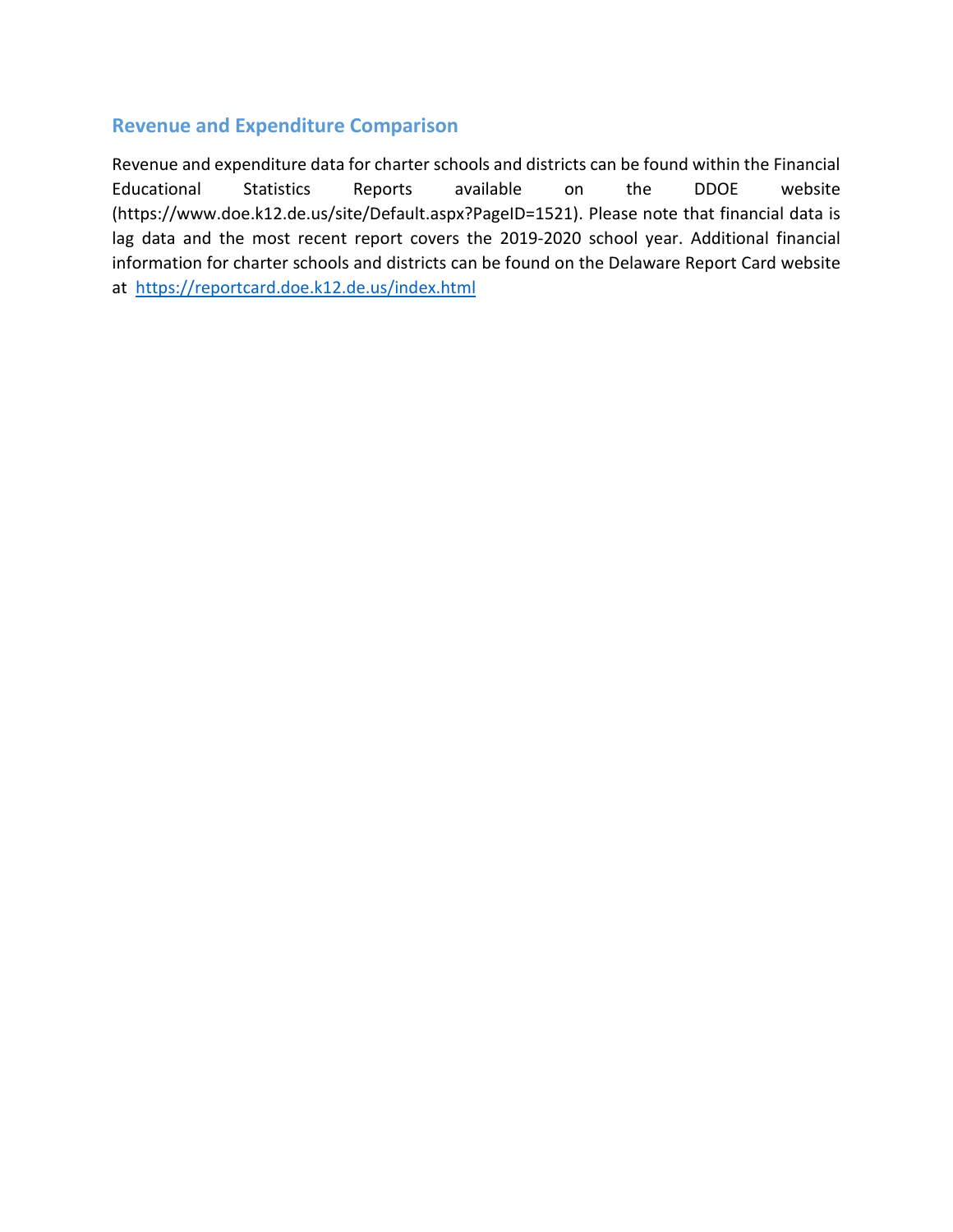# **Charter School Performance Framework**

Charter schools are evaluated annually for their academic, organizational and financial performance using three separate performance frameworks. The Delaware Performance Framework guiding documents can be found on the Delaware Department of Education's Charter School website at [https://www.doe.k12.de.us/Page/2626.](https://www.doe.k12.de.us/Page/2626)

# **Delaware School Success Framework (DSSF)**

#### *\*As a result of the waiver granted to Delaware by the U.S. Department of Education on April 6, 2021, all accountability requirements were waived for the 2020-2021 school year. Therefore, this section has not been updated from last year's report.*

Delaware operates under the belief that all schools benefit from continuous improvement – including those that receive exceeds expectations ratings – to best support all students. The Delaware School Success Framework (DSSF) outlines the accountability standards by which all Delaware public schools are measured. This state- and school-level data helps identify each school's needs and determine how best to support students across the state. The DSSF measures the following areas to determine school success:

- Academic achievement Proficiency for ELA and math (grades 3-8 and 11)
- Academic progress Growth in ELA and math (grades 4-8); includes growth of the lowest and highest performing students in a school
- School quality/student success On-track attendance (K-12), science proficiency (grades 5, 8 and biology), social studies proficiency (grades 4, 7 and 11), college/career preparedness (grades 9-12), and on-track in 9th grade
- Graduation rates 4-year, 5-year and 6-year adjusted cohort graduation rates
- English language proficiency (ELP) Progress toward English language proficiency (grades 1-12)

School academic data is published on the Delaware School Report Card website at <https://reportcard.doe.k12.de.us/>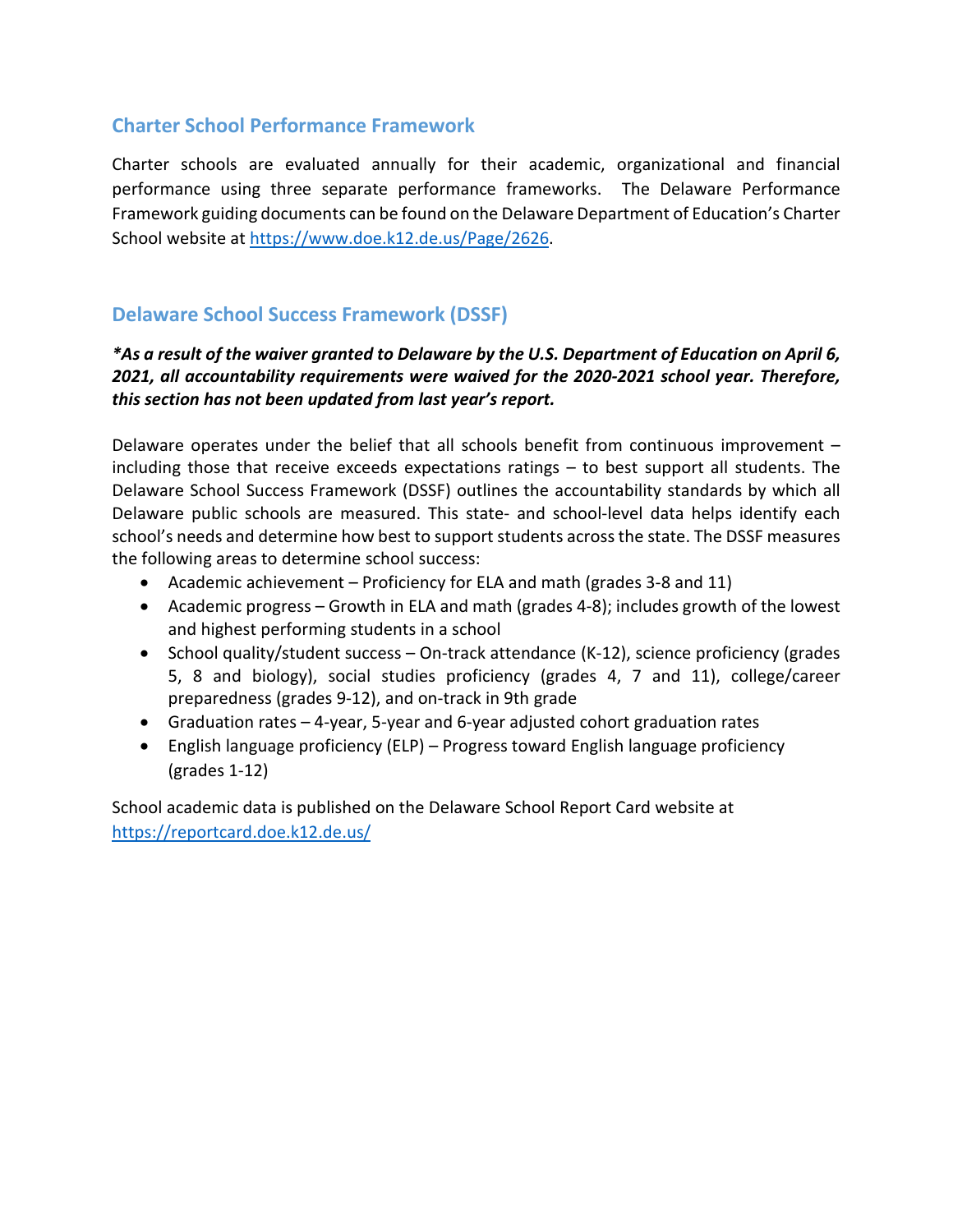# **Organizational Performance Framework**

The purpose of the Organizational Performance Framework is to provide each charter school and the public a useful annual assessment of the school's organizational soundness, public stewardship and fulfillment of legal obligations. The Organizational Performance Framework seeks to provide information regarding these key questions:

- Is the school organizationally sound and well operated?
- Is the school fulfilling its legal obligations, fiduciary duties and sound public stewardship?
- Is the school meeting its obligations and expectations for appropriate access, education, support services, and outcomes for students with disabilities?

The overall Organizational Performance Framework is broken down into four metrics or indicators that include ten separate measures. These metrics/indicators and measures include: 1. Education Program

- a. Mission Fidelity
	- b. Applicable State and Federal Requirements
	- c. Students with Disabilities (SWDs)
	- d. English Learners (ELs)
- 2. Governance and Reporting
	- a. Governance and Public Stewardship
	- b. Oversight of School Management
	- c. Reporting Requirements
- 3. Students and Staff
	- a. Student Rights
	- b. Requirements on Teacher Certification and Hiring Staff
- 4. Facilities, Transportation, Health, and Safety

Individual school Organizational Framework reports can be found on the Delaware Department of Education's Charter School website at<https://www.doe.k12.de.us/Page/2631>.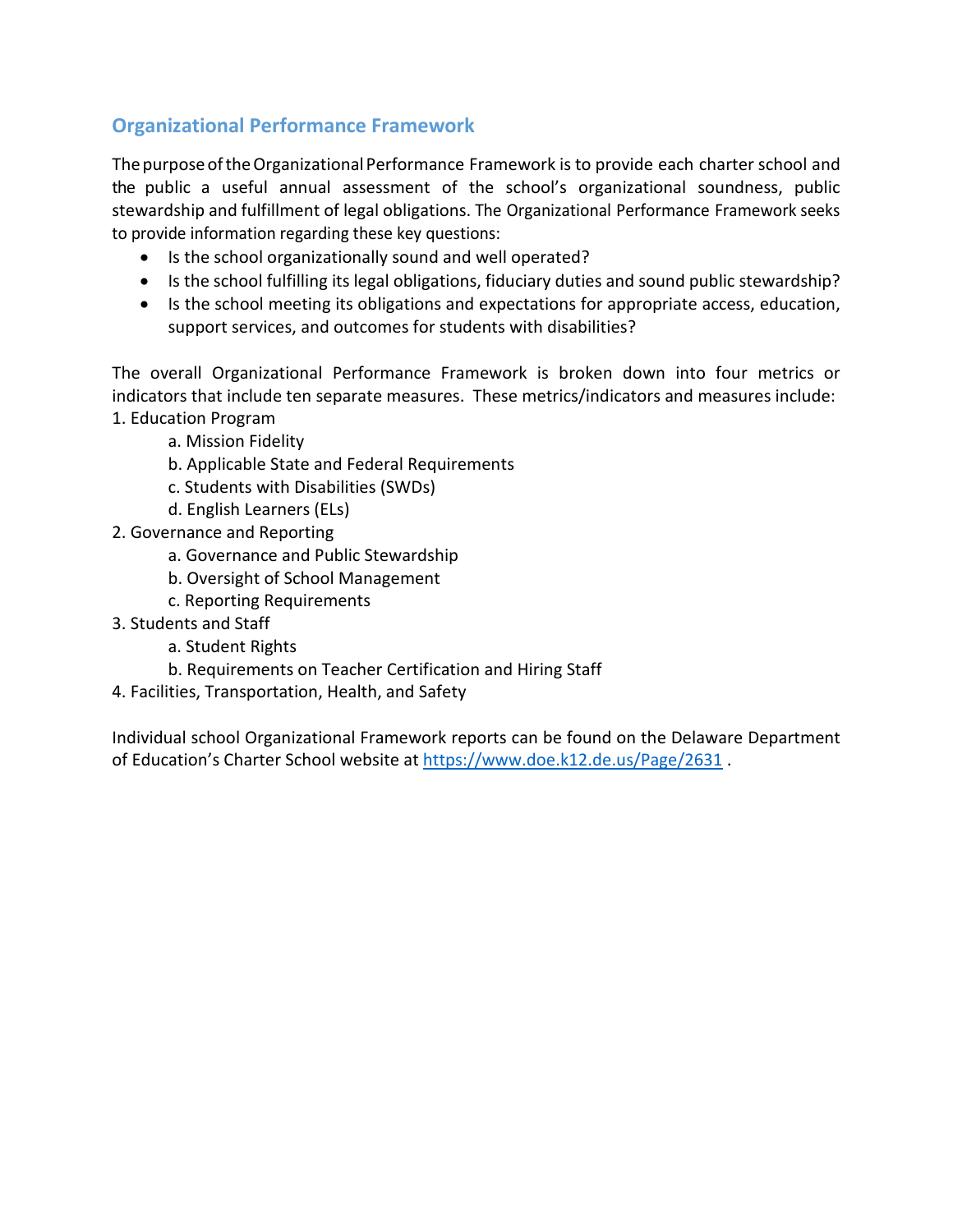# **Organizational Performance Framework – Overall Ratings, 2018/2019 – 2020/2021**



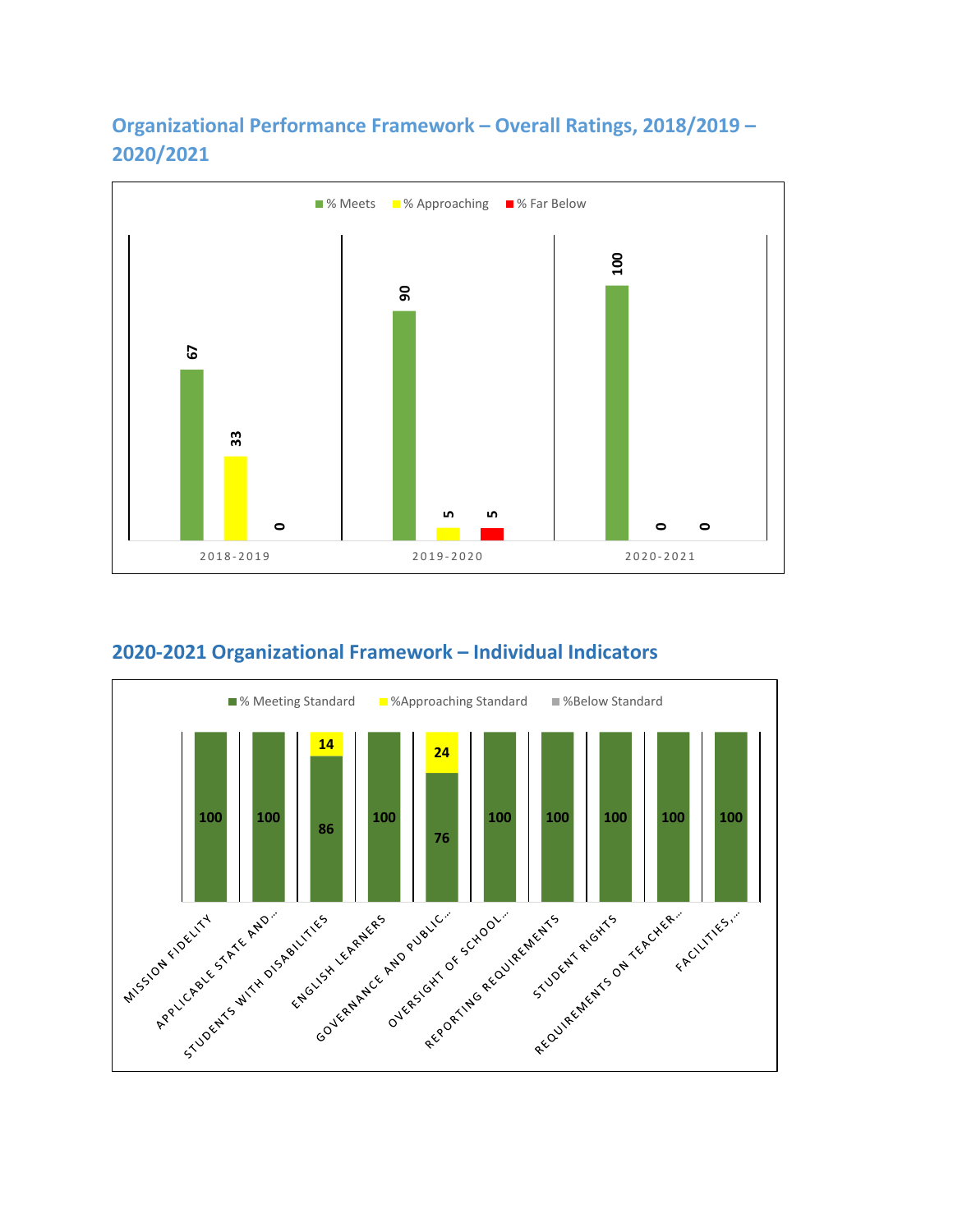# **Financial Performance Framework**

Charter schools have the autonomy to manage their financials consistent with state and federal law; however, authorizers must ensure that the schools they authorize are financially stable. Authorizers, determine whether that school is academically and operationally sound, and also financially viable, leading to renewal or non-renewal of a charter.

The purpose of the Financial Performance Framework is to provide key data to assess the financial health and viability of charter schools and to determine whether deeper analysis or monitoring is required. Through a set of nine interconnected metrics, the Financial Framework analyzes the current state of charter schools while taking into account the school's financial trends over a period of time. The measures are designed to be complementary and together, they provide a lens into a school's near-term financial situation, historic trends, and future viability.

The Financial Performance Frameworks are measured as Near-Term Indicators, Sustainability Indicators, and Financial Management and Oversight Indicators.

- 1. Near-Term Metric/Indicators
	- a. Current Ratio
	- b. Days Cash
	- c. Enrollment Variance
	- d. Default
- 2. Sustainability Metric/Indicators
	- a. Total Margin
	- b. Debt to Asset Ratio
	- c. Cash Flow
	- d. Debt Service Coverage Ratio
- 3. Financial Management and Oversight Metric/Indicators
	- a. Financial Management and Oversight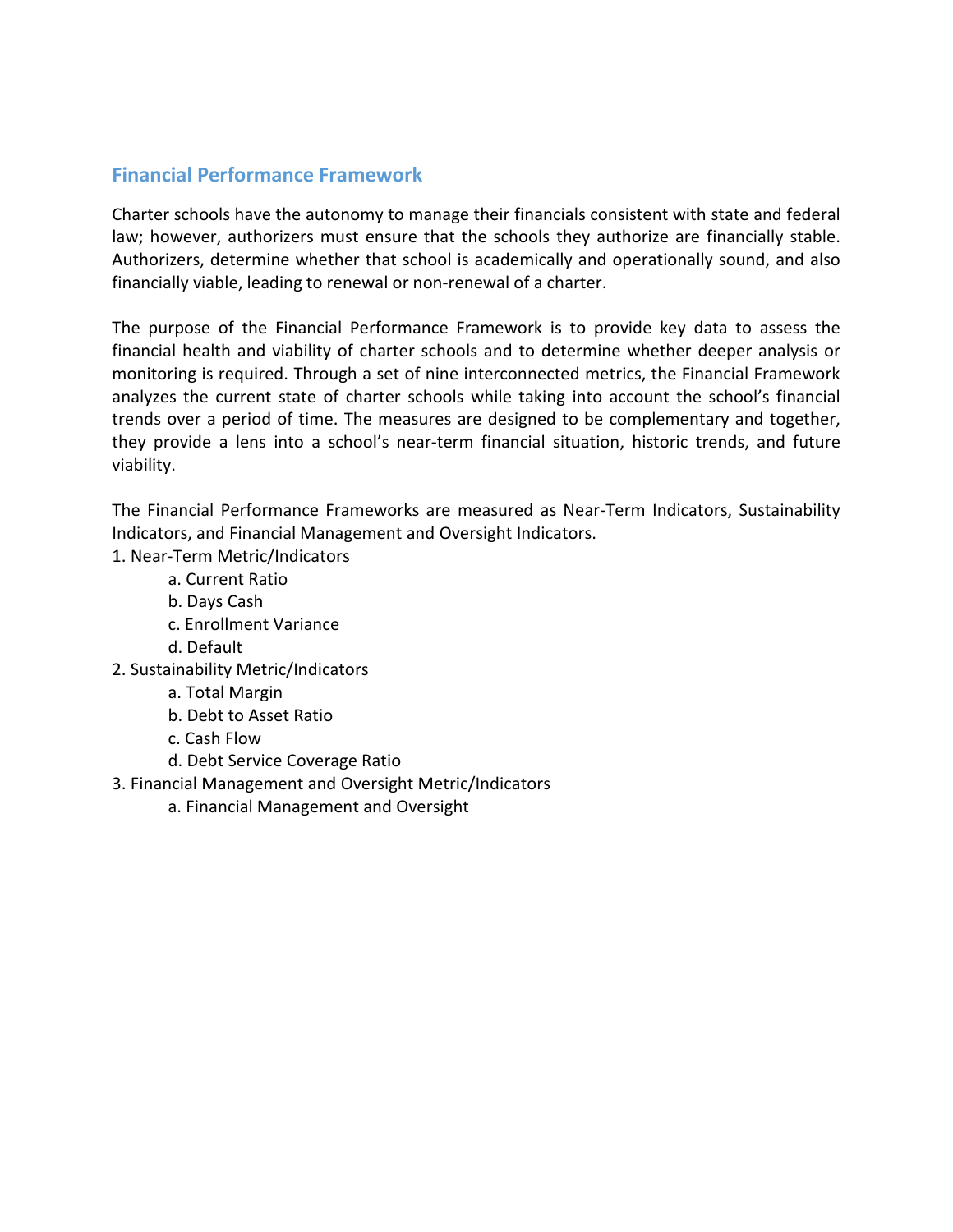

#### **Financial Performance Framework – Overall Ratings 2018/2019 – 2020/2021**